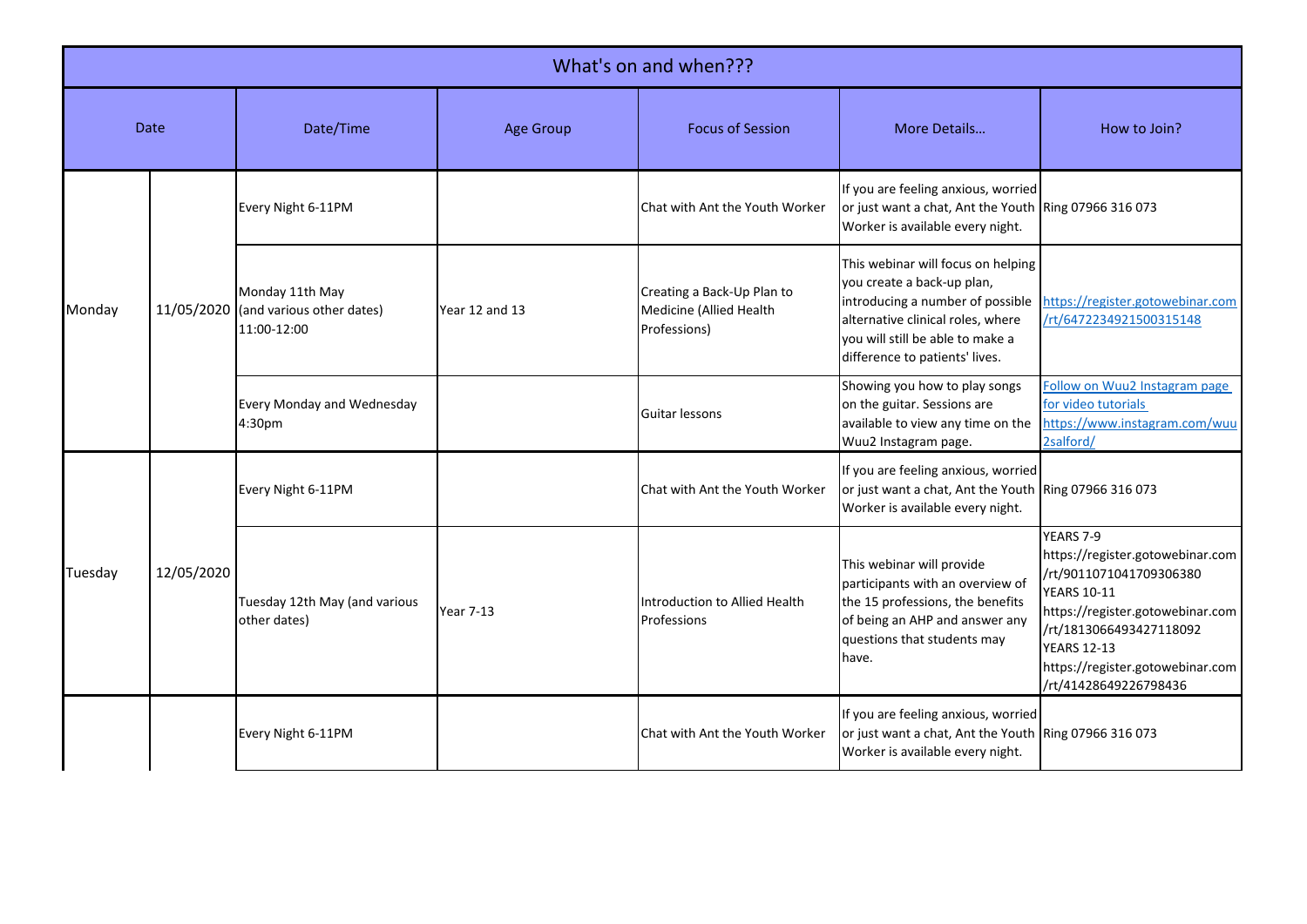| Wednesday | 13/05/2020 | Wednesday 13 <sup>th</sup> May<br>11:30-12:00                    | Year 10-13 | Employability Skills with a focus<br>on entrepreneurship | Hear from an experienced<br>international businessman whose<br>career straddles private, public<br>and third sectors. An in-depth talk webinar will then lead on to<br>about the journey he took from<br>school through his international<br>career and what he did when his<br>corporate career ended abruptly. | https://www.founders4schools.or<br>g.uk/events/5705-999001152-f4s-<br>digital/ Attendance at this<br>further webinars with this<br>speaker on preparing for<br>interviews and an Interviews<br>Masterclass. |
|-----------|------------|------------------------------------------------------------------|------------|----------------------------------------------------------|------------------------------------------------------------------------------------------------------------------------------------------------------------------------------------------------------------------------------------------------------------------------------------------------------------------|-------------------------------------------------------------------------------------------------------------------------------------------------------------------------------------------------------------|
|           |            | Wednesday 13th May, then<br>every Wednesday for 3 weeks          | Age 16-25  | Wellbeing Wednesday                                      | How to maintain your mental and<br>physical wellbeing.                                                                                                                                                                                                                                                           | To book a place, email<br>Phillip.Johnson@princes-<br>trust.org.uk<br>or text 'Wellbeing' to 07425<br>632065                                                                                                |
| Thursday  |            | 14/05/2020 Every Night 6-11PM                                    |            | Chat with Ant the Youth Worker                           | If you are feeling anxious, worried<br>or just want a chat, Ant the Youth Ring 07966 316 073<br>Worker is available every night.                                                                                                                                                                                 |                                                                                                                                                                                                             |
| Friday    | 15/05/2020 | Every Night 6-11PM                                               |            | Chat with Ant the Youth Worker                           | If you are feeling anxious, worried<br>or just want a chat, Ant the Youth Ring 07966 316 073<br>Worker is available every night.                                                                                                                                                                                 |                                                                                                                                                                                                             |
|           |            | Every Friday 10:30-11AM                                          | Age 10-24  | E Brew session                                           | Providing high quality activities<br>for young people with additional<br>needs.                                                                                                                                                                                                                                  | Email jillian@youcan.me.uk to get<br>involved                                                                                                                                                               |
| Saturday  | 16/05/2020 |                                                                  |            |                                                          |                                                                                                                                                                                                                                                                                                                  |                                                                                                                                                                                                             |
| Sunday    | 17/05/2020 |                                                                  |            |                                                          |                                                                                                                                                                                                                                                                                                                  |                                                                                                                                                                                                             |
|           |            | Monday 18 <sup>th</sup> May - 22 <sup>nd</sup> May               | Age 16-30  | Get started with vlogging with<br>The Reporters' Academy | Learn how to create and promote Daniel.goodwin@princes-<br>your own vlogs.                                                                                                                                                                                                                                       | To book a place, email<br>trust.org.uk or text 'Vlogging' to<br>07436 836 227                                                                                                                               |
|           |            | Monday 18 <sup>th</sup> & Tuesday 19 <sup>th</sup> May Age 18-30 |            | <b>Future Leaders Online</b>                             | A personal development course<br>to kick start your career.                                                                                                                                                                                                                                                      | Register for free via<br>https://www.eventbrite.co.uk/e/f<br>uture-leaders-online-2-day-<br>employability-course-for-18-to-30<br>year-olds-tickets-103207626790                                             |
| Monday    | 18/05/2020 | Monday 18 <sup>th</sup> May                                      | Age 13-16  | Achieve Online                                           | Discover how to develop your<br>skills and confidence.                                                                                                                                                                                                                                                           | Email Services@princes-<br>trust.org.uk to start an<br>application form.                                                                                                                                    |
|           |            | Monday 18 <sup>th</sup> May 4-5PM                                | Age 10-24  | Drama with DIY Theatres                                  | Providing high quality activities<br>for young people with additional<br>needs.                                                                                                                                                                                                                                  | Email jillian@youcan.me.uk to get<br>involved                                                                                                                                                               |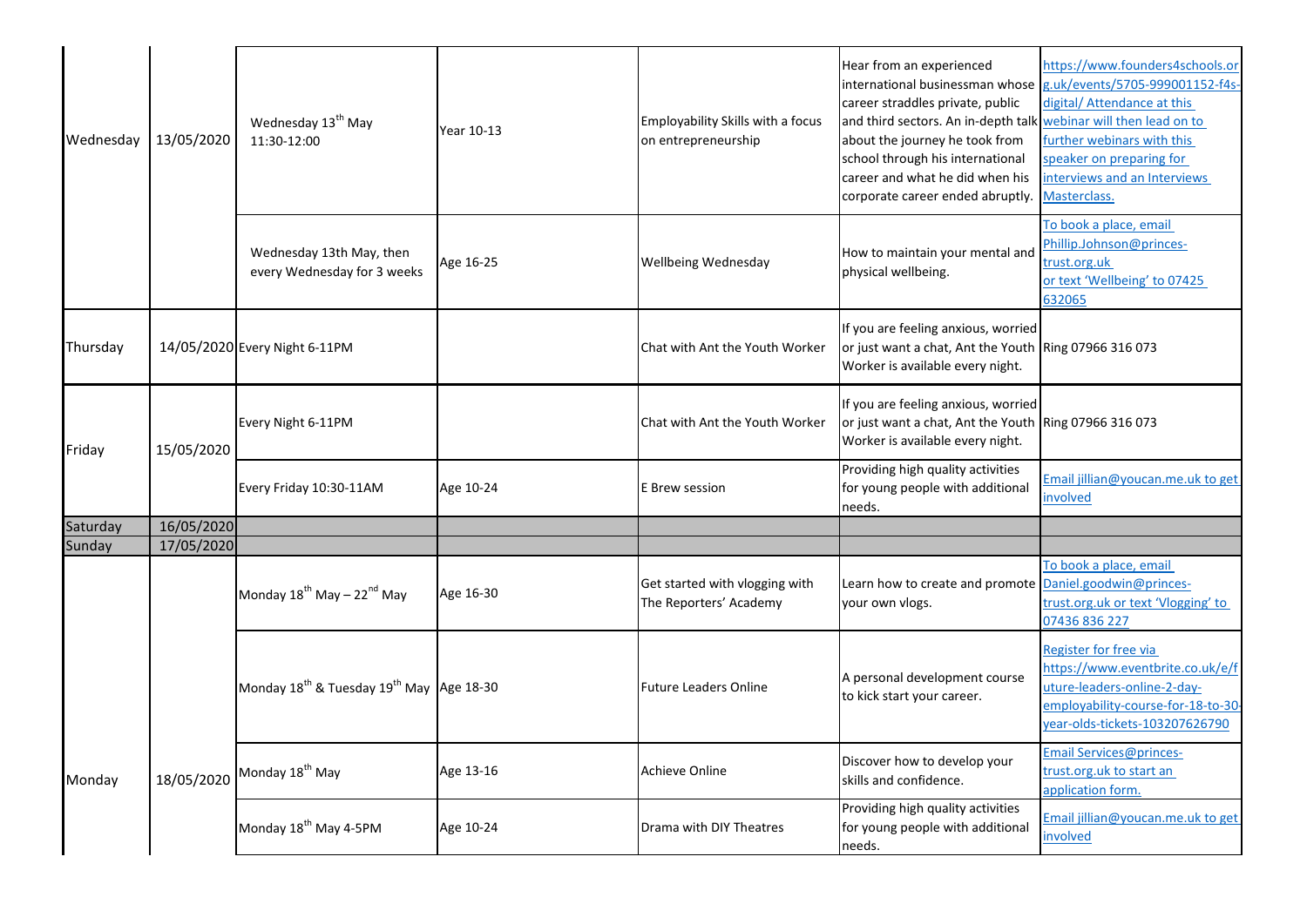|           |            | Every Monday and Wednesday<br>4:30pm               |           | Guitar lessons                                           | Showing you how to play songs<br>on the guitar. Sessions are<br>available to view any time on the<br>Wuu2 Instagram page.<br>If you are feeling anxious, worried | Follow on Wuu2 Instagram page<br>for video tutorials<br>nttps://www.instagram.com/wuu<br>2salford/                                                              |
|-----------|------------|----------------------------------------------------|-----------|----------------------------------------------------------|------------------------------------------------------------------------------------------------------------------------------------------------------------------|-----------------------------------------------------------------------------------------------------------------------------------------------------------------|
|           |            | Every Night 6-11PM                                 |           | Chat with Ant the Youth Worker                           | or just want a chat, Ant the Youth Ring 07966 316 073<br>Worker is available every night.                                                                        |                                                                                                                                                                 |
|           |            | Tuesday 19th May                                   | Age 16-30 | Get started with vlogging with<br>The Reporters' Academy | Learn how to create and promote Daniel.goodwin@princes-<br>your own vlogs.                                                                                       | To book a place, email<br>trust.org.uk or text 'Vlogging' to<br>07436 836 227                                                                                   |
| Tuesday   |            | 19/05/2020 Tuesday 19 <sup>th</sup> May            | Age 18-30 | <b>Future Leaders Online</b>                             | A personal development course<br>to kick start your career.                                                                                                      | Register for free via<br>https://www.eventbrite.co.uk/e/f<br>uture-leaders-online-2-day-<br>employability-course-for-18-to-30<br>year-olds-tickets-103207626790 |
|           |            | Every Night 6-11PM                                 |           | Chat with Ant the Youth Worker                           | If you are feeling anxious, worried<br>or just want a chat, Ant the Youth Ring 07966 316 073<br>Worker is available every night.                                 |                                                                                                                                                                 |
|           | 20/05/2020 | Monday $18^{th}$ May – $22^{nd}$ May               | Age 16-30 | Get started with vlogging with<br>The Reporters' Academy | Learn how to create and promote Daniel.goodwin@princes-<br>your own vlogs.                                                                                       | To book a place, email<br>trust.org.uk or text 'Vlogging' to<br>07436 836 227                                                                                   |
| Wednesday |            | Every Wednesday                                    | Age 16-25 | Wellbeing Wednesday                                      | How to maintain your mental and<br>physical wellbeing.                                                                                                           | To book a place, email<br>Phillip.Johnson@princes-<br>trust.org.uk<br>or text 'Wellbeing' to 07425<br>632065                                                    |
|           |            | Every Monday and Wednesday<br>4:30pm               |           | Guitar lessons                                           | Showing you how to play songs<br>on the guitar. Sessions are<br>available to view any time on the<br>Wuu2 Instagram page.                                        | Follow on Wuu2 Instagram page<br>for video tutorials<br>https://www.instagram.com/wuu<br>2salford/                                                              |
|           |            | Every Night 6-11PM                                 |           | Chat with Ant the Youth Worker                           | If you are feeling anxious, worried<br>or just want a chat, Ant the Youth Ring 07966 316 073<br>Worker is available every night.                                 |                                                                                                                                                                 |
|           |            | Monday 18 <sup>th</sup> May - 22 <sup>nd</sup> May | Age 16-30 | Get started with vlogging with<br>The Reporters' Academy | Learn how to create and promote Daniel.goodwin@princes-<br>your own vlogs.                                                                                       | To book a place, email<br>trust.org.uk or text 'Vlogging' to<br>07436 836 227                                                                                   |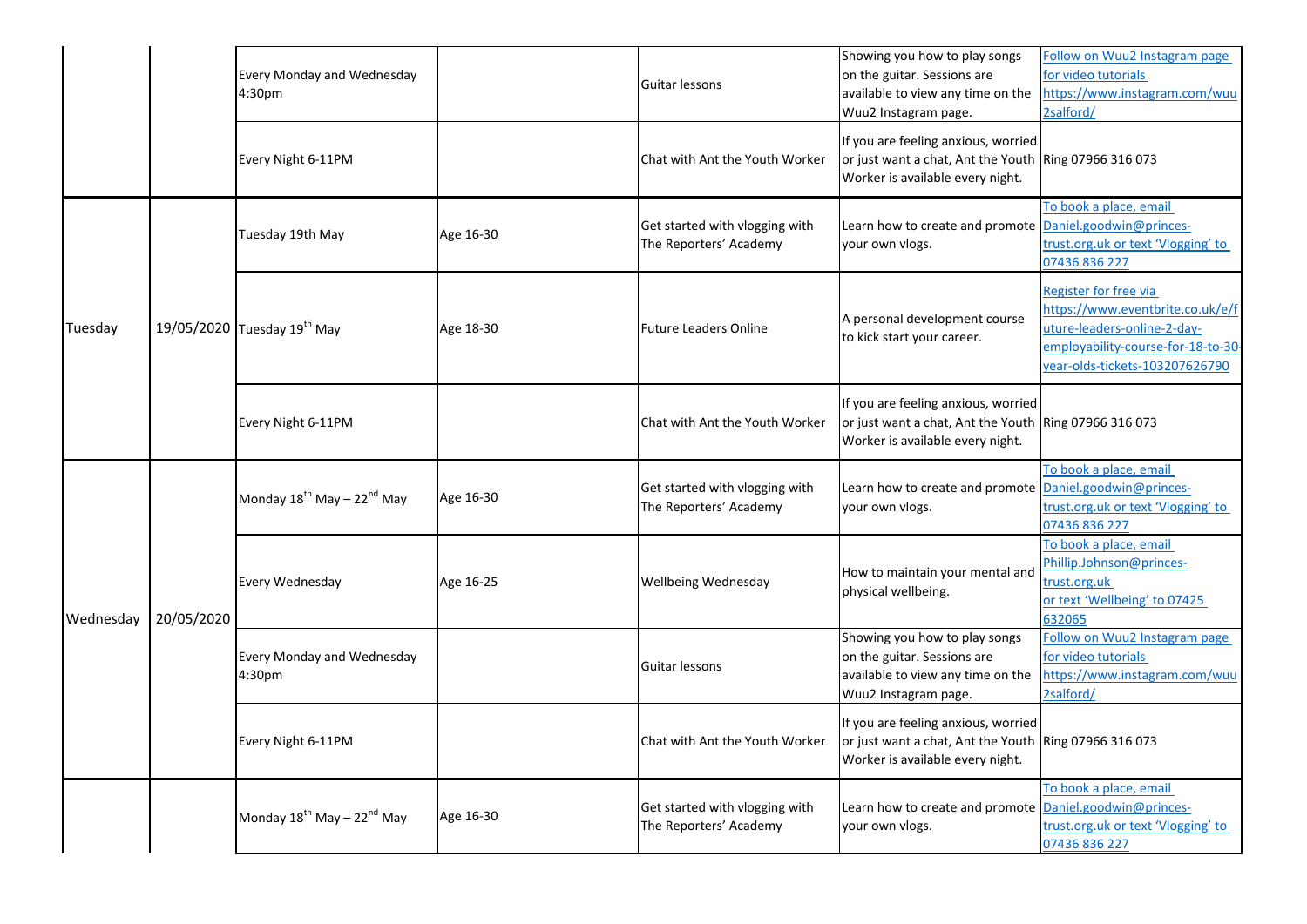| Thursday |            | 21/05/2020 Every Thursday 2-3PM                    | Age 10-24 | Fitness session with Ben                                 | Providing high quality activities<br>for young people with additional<br>needs. You will need comfy<br>clothing, bottle of water, towel,<br>and lots of enthusiasm. | Email jillian@youcan.me.uk to get<br>involved                                                      |
|----------|------------|----------------------------------------------------|-----------|----------------------------------------------------------|---------------------------------------------------------------------------------------------------------------------------------------------------------------------|----------------------------------------------------------------------------------------------------|
|          |            | Every Night 6-11PM                                 |           | Chat with Ant the Youth Worker                           | If you are feeling anxious, worried<br>or just want a chat, Ant the Youth Ring 07966 316 073<br>Worker is available every night.                                    |                                                                                                    |
|          |            | Monday 18 <sup>th</sup> May - 22 <sup>nd</sup> May | Age 16-30 | Get started with vlogging with<br>The Reporters' Academy | Learn how to create and promote Daniel.goodwin@princes-<br>your own vlogs.                                                                                          | To book a place, email<br>trust.org.uk or text 'Vlogging' to<br>07436 836 227                      |
| Friday   |            | 22/05/2020 Every Friday 10:30-11AM                 | Age 10-24 | E Brew session                                           | Providing high quality activities<br>for young people with additional<br>needs.                                                                                     | Email jillian@youcan.me.uk to get<br>involved                                                      |
|          |            | Every Night 6-11PM                                 |           | Chat with Ant the Youth Worker                           | If you are feeling anxious, worried<br>or just want a chat, Ant the Youth Ring 07966 316 073<br>Worker is available every night.                                    |                                                                                                    |
| Saturday | 23/05/2020 |                                                    |           |                                                          |                                                                                                                                                                     |                                                                                                    |
| Sunday   | 24/05/2020 |                                                    |           |                                                          |                                                                                                                                                                     |                                                                                                    |
| Monday   | 25/05/2020 | Every Monday and Wednesday<br>4:30pm               |           | Guitar lessons                                           | Showing you how to play songs<br>on the guitar. Sessions are<br>available to view any time on the<br>Wuu2 Instagram page.                                           | Follow on Wuu2 Instagram page<br>for video tutorials<br>https://www.instagram.com/wuu<br>2salford/ |
|          |            | Every Night 6-11PM                                 |           | Chat with Ant the Youth Worker                           | If you are feeling anxious, worried<br>or just want a chat, Ant the Youth Ring 07966 316 073<br>Worker is available every night.                                    |                                                                                                    |
|          |            | Tuesday 26 <sup>th</sup> May 4-5PM                 | Age 10-24 | Special session with Cheryl                              | Providing high quality activities<br>for young people with additional<br>needs.                                                                                     | Email jillian@youcan.me.uk to get<br>involved                                                      |
| Tuesday  | 26/05/2020 | Every Night 6-11PM                                 |           | Chat with Ant the Youth Worker                           | If you are feeling anxious, worried<br>or just want a chat, Ant the Youth Ring 07966 316 073<br>Worker is available every night.                                    |                                                                                                    |
|          |            | Every Wednesday                                    | Age 16-25 | Wellbeing Wednesday                                      | How to maintain your mental and                                                                                                                                     | To book a place, email<br>Phillip.Johnson@princes-<br>trust.org.uk                                 |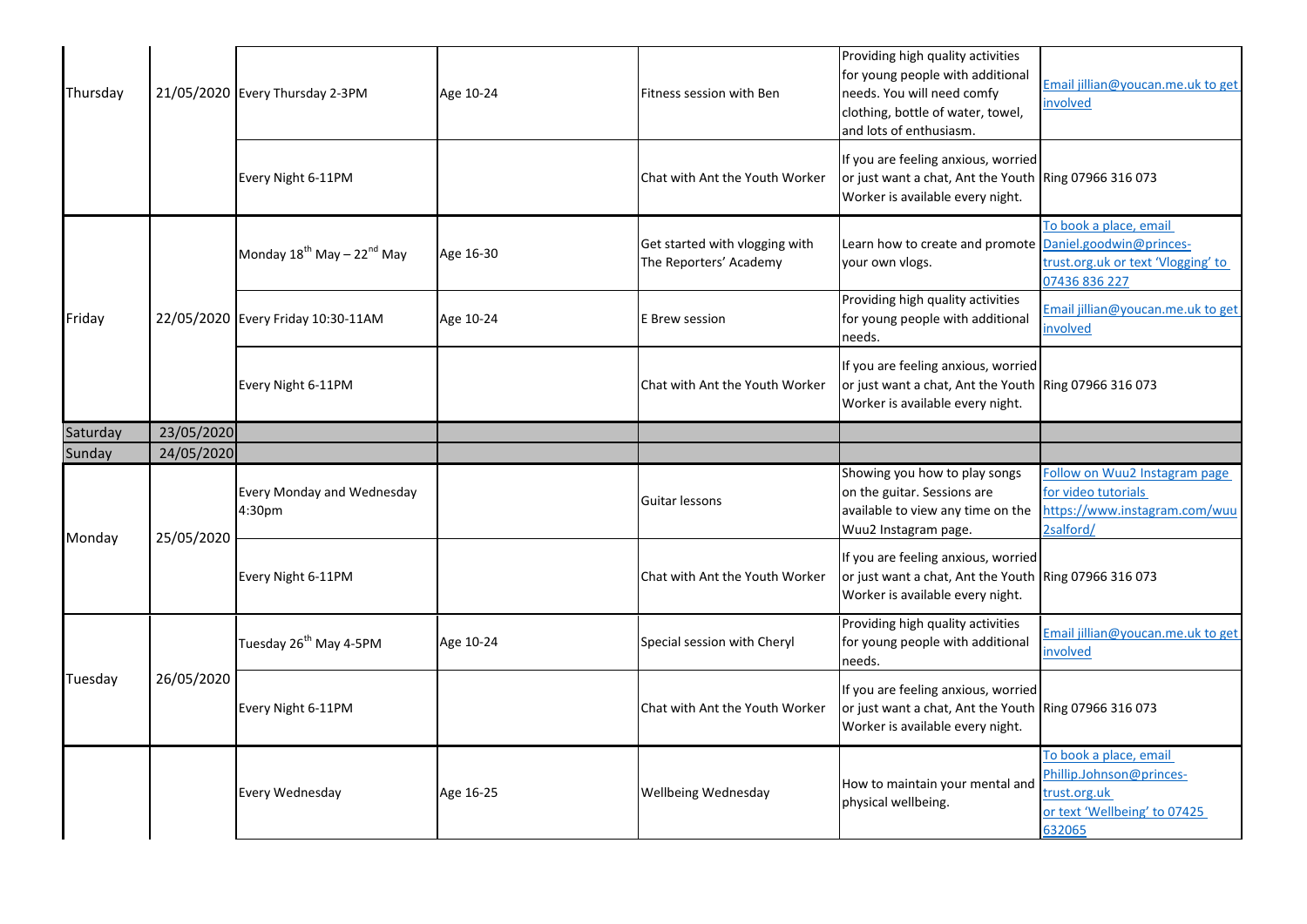| Wednesday |            | 27/05/2020 Every Monday and Wednesday<br>4:30pm |           | Guitar lessons                 | Showing you how to play songs<br>on the guitar. Sessions are<br>available to view any time on the<br>Wuu2 Instagram page.                                           | Follow on Wuu2 Instagram page<br>for video tutorials<br>https://www.instagram.com/wuu<br>2salford/ |
|-----------|------------|-------------------------------------------------|-----------|--------------------------------|---------------------------------------------------------------------------------------------------------------------------------------------------------------------|----------------------------------------------------------------------------------------------------|
|           |            | Every Night 6-11PM                              |           | Chat with Ant the Youth Worker | If you are feeling anxious, worried<br>or just want a chat, Ant the Youth Ring 07966 316 073<br>Worker is available every night.                                    |                                                                                                    |
|           |            | Every Tuesday and Thursday from<br>$28th$ May   | Age 16-25 | Virtual Explore                | Learn about money management,<br>health lifestyles and more.                                                                                                        | To book a place, email<br>Ruben.goldsbrough@princes-<br>trust.org.uk or 07814 802 228              |
| Thursday  | 28/05/2020 | Every Thursday 2-3PM                            | Age 10-24 | Fitness session with Ben       | Providing high quality activities<br>for young people with additional<br>needs. You will need comfy<br>clothing, bottle of water, towel,<br>and lots of enthusiasm. | Email jillian@youcan.me.uk to get<br>involved                                                      |
|           |            | Every Night 6-11PM                              |           | Chat with Ant the Youth Worker | If you are feeling anxious, worried<br>or just want a chat, Ant the Youth Ring 07966 316 073<br>Worker is available every night.                                    |                                                                                                    |
|           | 29/05/2020 | Every Friday 10:30-11AM                         | Age 10-24 | E Brew session                 | Providing high quality activities<br>for young people with additional<br>needs.                                                                                     | Email jillian@youcan.me.uk to get<br>involved                                                      |
| Friday    |            | Every Night 6-11PM                              |           | Chat with Ant the Youth Worker | If you are feeling anxious, worried<br>or just want a chat, Ant the Youth Ring 07966 316 073<br>Worker is available every night.                                    |                                                                                                    |
| Saturday  | 30/05/2020 |                                                 |           |                                |                                                                                                                                                                     |                                                                                                    |
| Sunday    | 31/05/2020 |                                                 |           |                                |                                                                                                                                                                     |                                                                                                    |
| Monday    | 01/06/2020 | Every Monday and Wednesday<br>4:30pm            |           | Guitar lessons                 | Showing you how to play songs<br>on the guitar. Sessions are<br>available to view any time on the<br>Wuu2 Instagram page.                                           | Follow on Wuu2 Instagram page<br>for video tutorials<br>https://www.instagram.com/wuu<br>2salford/ |
|           |            | Every Night 6-11PM                              |           | Chat with Ant the Youth Worker | If you are feeling anxious, worried<br>or just want a chat, Ant the Youth Ring 07966 316 073<br>Worker is available every night.                                    |                                                                                                    |
|           |            | Every Tuesday and Thursday from<br>$28th$ May   | Age 16-25 | Virtual Explore                | Learn about money management,<br>health lifestyles and more.                                                                                                        | To book a place, email<br>Ruben.goldsbrough@princes-<br>trust.org.uk or 07814 802 228              |
| Tuesday   | 02/06/2020 | Every Night 6-11PM                              |           | Chat with Ant the Youth Worker | If you are feeling anxious, worried<br>or just want a chat, Ant the Youth Ring 07966 316 073<br>Worker is available every night.                                    |                                                                                                    |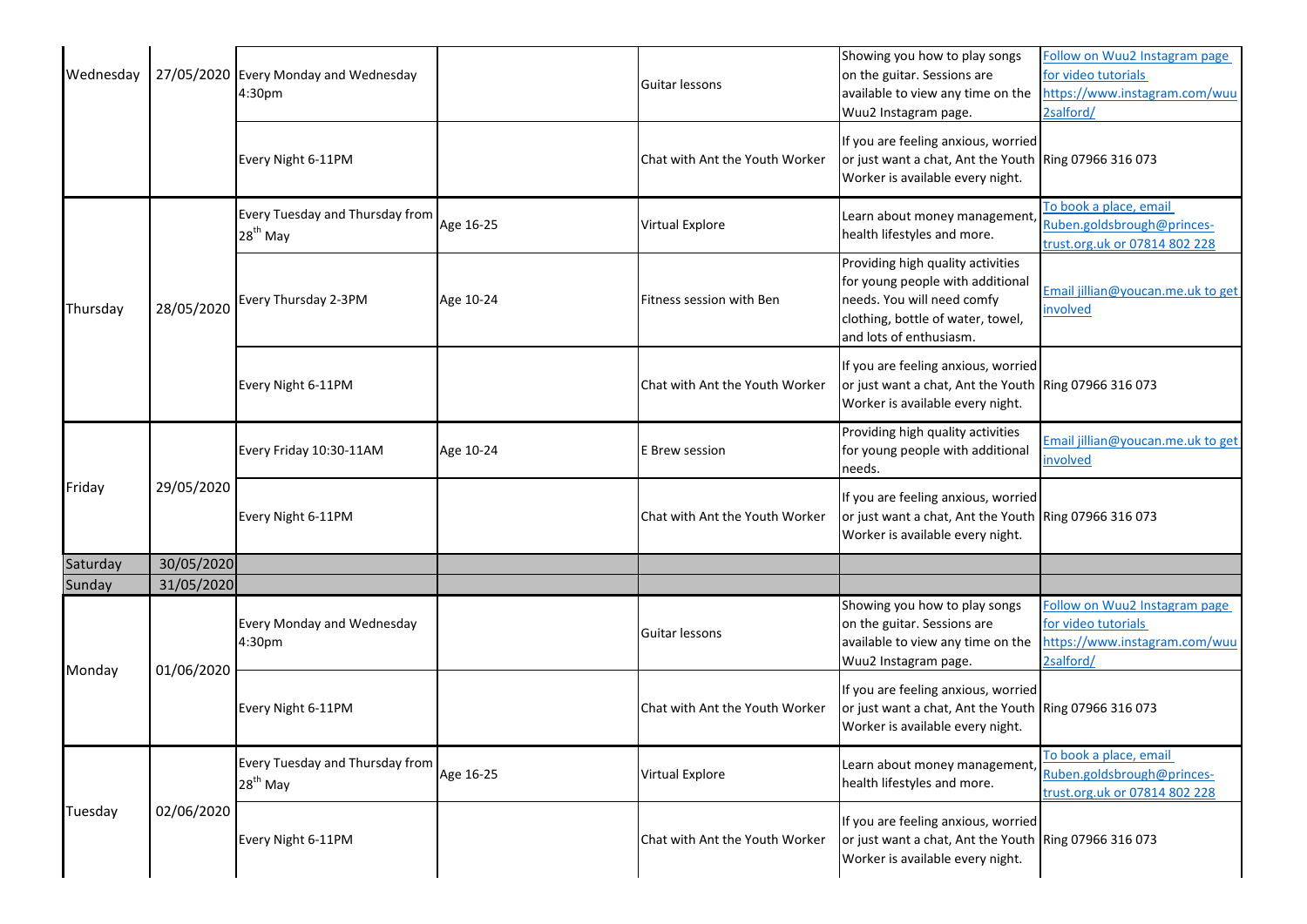|           |            | Every Wednesday until 3/6/20                  | Age 16-25 | Wellbeing Wednesday            | How to maintain your mental and<br>physical wellbeing.                                                                                                              | To book a place, email<br>Phillip.Johnson@princes-<br>trust.org.uk<br>or text 'Wellbeing' to 07425<br>632065 |
|-----------|------------|-----------------------------------------------|-----------|--------------------------------|---------------------------------------------------------------------------------------------------------------------------------------------------------------------|--------------------------------------------------------------------------------------------------------------|
| Wednesday | 03/06/2020 | Every Monday and Wednesday<br>4:30pm          |           | Guitar lessons                 | Showing you how to play songs<br>on the guitar. Sessions are<br>available to view any time on the<br>Wuu2 Instagram page.                                           | Follow on Wuu2 Instagram page<br>for video tutorials<br>https://www.instagram.com/wuu<br>2salford/           |
|           |            | Every Night 6-11PM                            |           | Chat with Ant the Youth Worker | If you are feeling anxious, worried<br>or just want a chat, Ant the Youth Ring 07966 316 073<br>Worker is available every night.                                    |                                                                                                              |
|           |            | Every Tuesday and Thursday from<br>$28th$ May | Age 16-25 | Virtual Explore                | Learn about money management,<br>health lifestyles and more.                                                                                                        | To book a place, email<br>Ruben.goldsbrough@princes-<br>trust.org.uk or 07814 802 228                        |
| Thursday  | 04/06/2020 | Every Thursday 2-3PM                          | Age 10-24 | Fitness session with Ben       | Providing high quality activities<br>for young people with additional<br>needs. You will need comfy<br>clothing, bottle of water, towel,<br>and lots of enthusiasm. | Email jillian@youcan.me.uk to get<br>nvolved                                                                 |
|           |            | Every Night 6-11PM                            |           | Chat with Ant the Youth Worker | If you are feeling anxious, worried<br>or just want a chat, Ant the Youth Ring 07966 316 073<br>Worker is available every night.                                    |                                                                                                              |
| Friday    |            | 05/06/2020 Every Night 6-11PM                 |           | Chat with Ant the Youth Worker | If you are feeling anxious, worried<br>or just want a chat, Ant the Youth Ring 07966 316 073<br>Worker is available every night.                                    |                                                                                                              |
| Saturday  | 06/06/2020 |                                               |           |                                |                                                                                                                                                                     |                                                                                                              |
| Sunday    | 07/06/2020 |                                               |           |                                |                                                                                                                                                                     |                                                                                                              |
| Monday    | 08/06/2020 | Every Monday and Wednesday<br>4:30pm          |           | Guitar lessons                 | Showing you how to play songs<br>on the guitar. Sessions are<br>available to view any time on the<br>Wuu2 Instagram page.                                           | Follow on Wuu2 Instagram page<br>for video tutorials<br>https://www.instagram.com/wuu<br>2salford/           |
|           |            | Every Night 6-11PM                            |           | Chat with Ant the Youth Worker | If you are feeling anxious, worried<br>or just want a chat, Ant the Youth Ring 07966 316 073<br>Worker is available every night.                                    |                                                                                                              |
|           |            | Every Tuesday and Thursday from<br>$28th$ May | Age 16-25 | Virtual Explore                | Learn about money management,<br>health lifestyles and more.                                                                                                        | To book a place, email<br>Ruben.goldsbrough@princes-<br>trust.org.uk or 07814 802 228                        |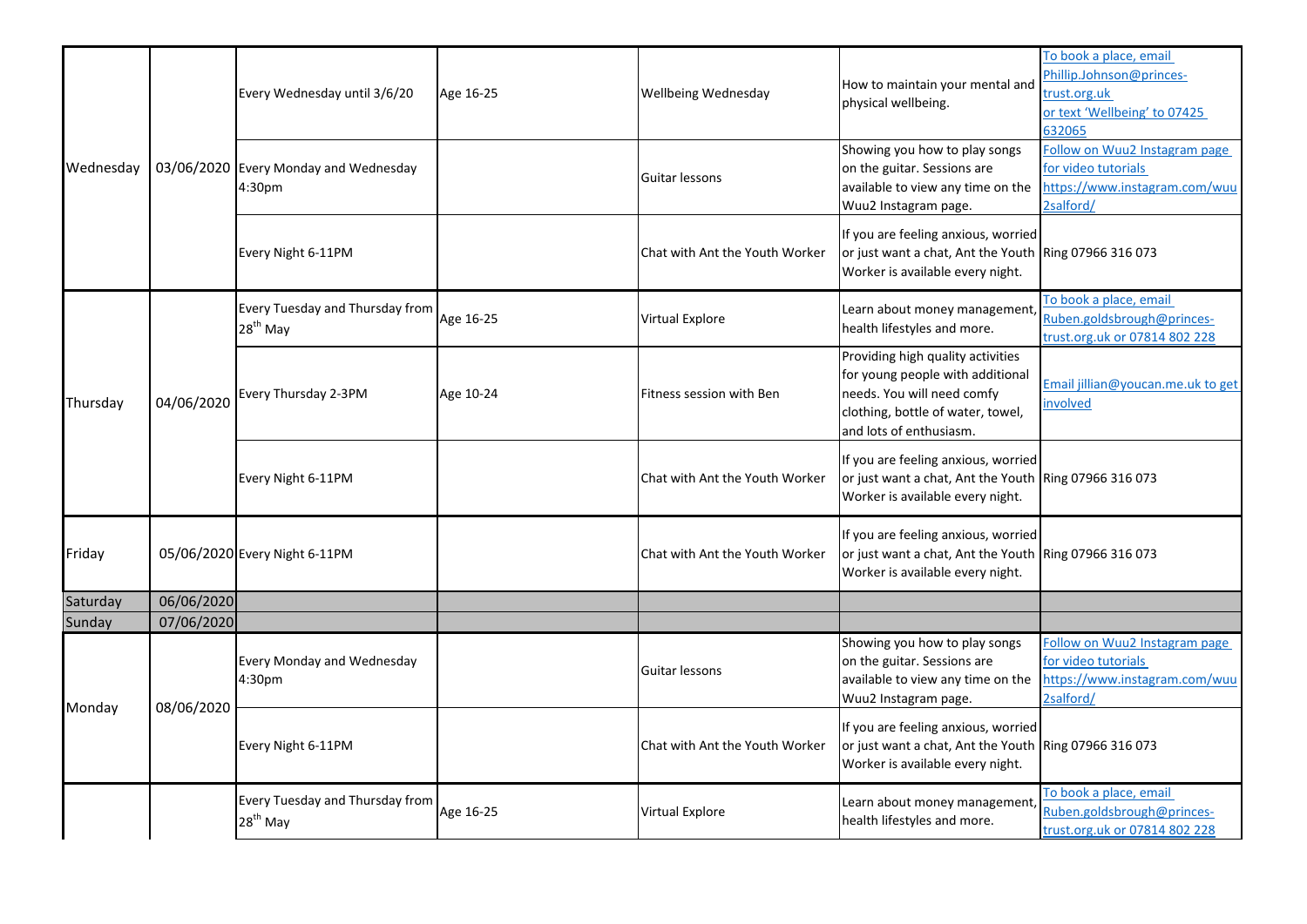| Tuesday   | 09/06/2020 | Every Night 6-11PM                                      |           | Chat with Ant the Youth Worker                   | If you are feeling anxious, worried<br>or just want a chat, Ant the Youth Ring 07966 316 073<br>Worker is available every night.                                    |                                                                                                    |
|-----------|------------|---------------------------------------------------------|-----------|--------------------------------------------------|---------------------------------------------------------------------------------------------------------------------------------------------------------------------|----------------------------------------------------------------------------------------------------|
| Wednesday | 10/06/2020 | <b>Every Monday and Wednesday</b><br>4:30 <sub>pm</sub> |           | Guitar lessons                                   | Showing you how to play songs<br>on the guitar. Sessions are<br>available to view any time on the<br>Wuu2 Instagram page.                                           | Follow on Wuu2 Instagram page<br>for video tutorials<br>https://www.instagram.com/wuu<br>2salford/ |
|           |            | Every Night 6-11PM                                      |           | Chat with Ant the Youth Worker                   | If you are feeling anxious, worried<br>or just want a chat, Ant the Youth Ring 07966 316 073<br>Worker is available every night.                                    |                                                                                                    |
|           |            | Every Thursday 2-3PM                                    | Age 10-24 | Fitness session with Ben                         | Providing high quality activities<br>for young people with additional<br>needs. You will need comfy<br>clothing, bottle of water, towel,<br>and lots of enthusiasm. | Email jillian@youcan.me.uk to get<br>nvolved                                                       |
| Thursday  | 11/06/2020 | Every Thursday 2-3PM                                    | Age 10-24 | Fitness session with Ben                         | Providing high quality activities<br>for young people with additional<br>needs. You will need comfy<br>clothing, bottle of water, towel,<br>and lots of enthusiasm. | Email jillian@youcan.me.uk to get<br>involved                                                      |
|           |            | Every Night 6-11PM                                      |           | Chat with Ant the Youth Worker                   | If you are feeling anxious, worried<br>or just want a chat, Ant the Youth Ring 07966 316 073<br>Worker is available every night.                                    |                                                                                                    |
|           |            | Every Friday 10:30-11AM                                 | Age 10-24 | E Brew session                                   | Providing high quality activities<br>for young people with additional<br>needs.                                                                                     | Imail jillian@youcan.me.uk to get<br>nvolved                                                       |
| Friday    | 12/06/2020 | Every Night 6-11PM                                      |           | Chat with Ant the Youth Worker                   | If you are feeling anxious, worried<br>or just want a chat, Ant the Youth Ring 07966 316 073<br>Worker is available every night.                                    |                                                                                                    |
| Saturday  | 13/06/2020 |                                                         |           |                                                  |                                                                                                                                                                     |                                                                                                    |
| Sunday    | 14/06/2020 |                                                         |           |                                                  |                                                                                                                                                                     |                                                                                                    |
|           |            | Monday 15 <sup>th</sup> June                            | Age 18-30 | Get into Healthcare with Sunrise<br>Care Home    | Gain the skills to prepare for a<br>career in the caring profession.                                                                                                | Email Services@princes-<br>trust.org.uk to start an<br>application form.                           |
|           |            | Monday 15 <sup>th</sup> June                            | Age 16-30 | Get started with Podcasting with<br>Reform Radio | Learn how to record, edit and<br>promote your own podcast.                                                                                                          | Email Services@princes-<br>rust.org.uk to start an<br>application form.                            |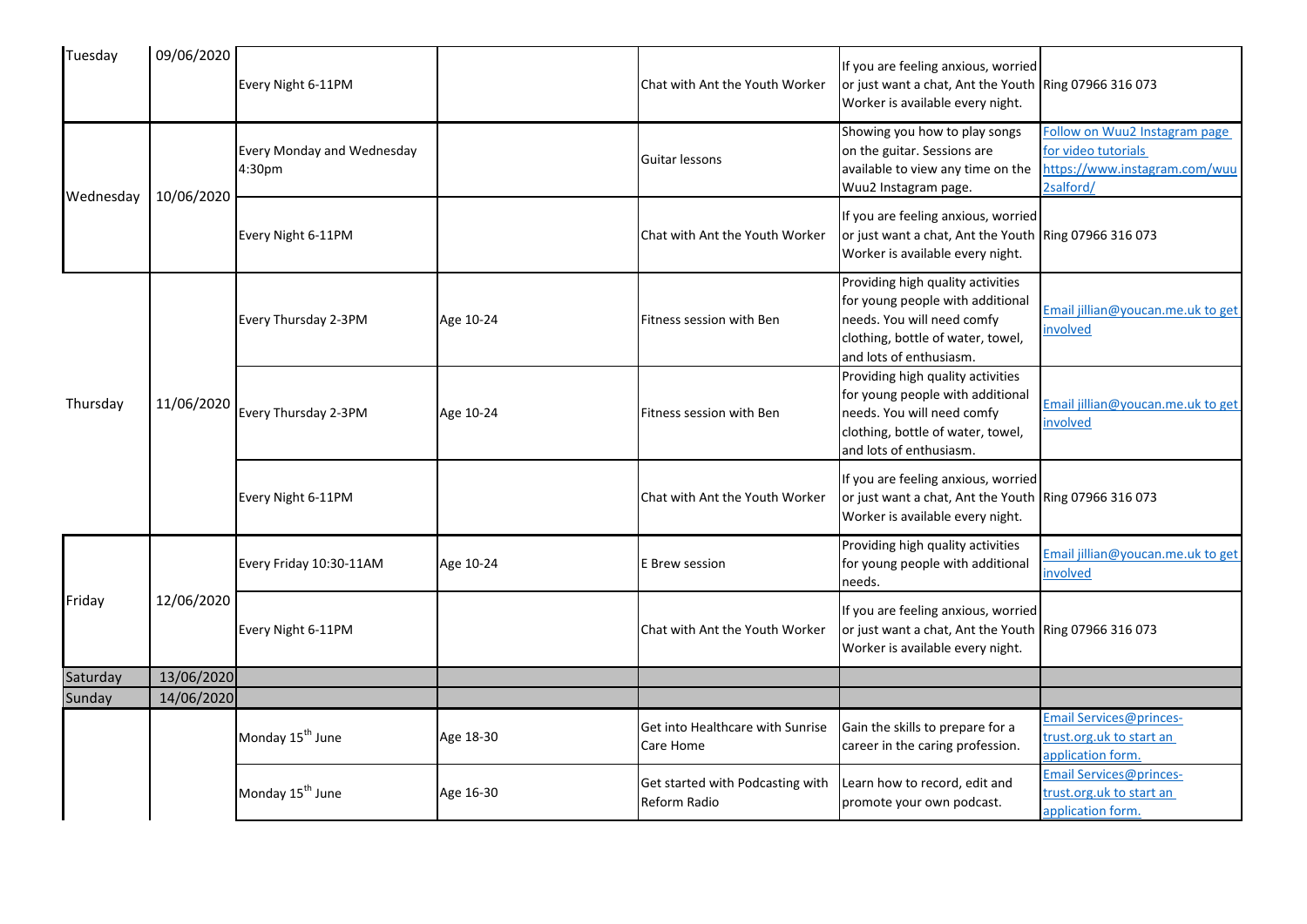| Monday    | 15/06/2020        | Every Monday and Wednesday<br>4:30pm                             |           | Guitar lessons                 | Showing you how to play songs<br>on the guitar. Sessions are<br>available to view any time on the<br>Wuu2 Instagram page.                                           | Follow on Wuu2 Instagram page<br>for video tutorials<br>https://www.instagram.com/wuu<br>2salford/ |
|-----------|-------------------|------------------------------------------------------------------|-----------|--------------------------------|---------------------------------------------------------------------------------------------------------------------------------------------------------------------|----------------------------------------------------------------------------------------------------|
|           |                   | Every Night 6-11PM                                               |           | Chat with Ant the Youth Worker | If you are feeling anxious, worried<br>or just want a chat, Ant the Youth Ring 07966 316 073<br>Worker is available every night.                                    |                                                                                                    |
|           |                   | Every Tuesday and Thursday from<br>$28th$ May                    | Age 16-25 | <b>Virtual Explore</b>         | Learn about money management,<br>health lifestyles and more.                                                                                                        | To book a place, email<br>Ruben.goldsbrough@princes-<br>trust.org.uk or 07814 802 228              |
| Tuesday   | 16/06/2020        | Every Night 6-11PM                                               |           | Chat with Ant the Youth Worker | If you are feeling anxious, worried<br>or just want a chat, Ant the Youth Ring 07966 316 073<br>Worker is available every night.                                    |                                                                                                    |
|           |                   | Wednesday 17 <sup>th</sup> and Thursday<br>18 <sup>th</sup> June | Age 18-30 | <b>Future Leaders Online</b>   | A personal development course<br>to kick start your career.                                                                                                         | Email Services@princes-<br>trust.org.uk to start an<br>application form.                           |
| Wednesday | 17/06/2020 4:30pm | Every Monday and Wednesday                                       |           | Guitar lessons                 | Showing you how to play songs<br>on the guitar. Sessions are<br>available to view any time on the<br>Wuu2 Instagram page.                                           | Follow on Wuu2 Instagram page<br>for video tutorials<br>https://www.instagram.com/wuu<br>2salford/ |
|           |                   | Every Night 6-11PM                                               |           | Chat with Ant the Youth Worker | If you are feeling anxious, worried<br>or just want a chat, Ant the Youth Ring 07966 316 073<br>Worker is available every night.                                    |                                                                                                    |
|           |                   | Every Tuesday and Thursday from<br>$28th$ May                    | Age 16-25 | Virtual Explore                | Learn about money management,<br>health lifestyles and more.                                                                                                        | To book a place, email<br>Ruben.goldsbrough@princes-<br>trust.org.uk or 07814 802 228              |
|           |                   | Wednesday 17 <sup>th</sup> and Thursday<br>18 <sup>th</sup> June | Age 18-30 | <b>Future Leaders Online</b>   | A personal development course<br>to kick start your career.                                                                                                         | Email Services@princes-<br>trust.org.uk to start an<br>application form.                           |
| Thursday  | 18/06/2020        | Every Thursday 2-3PM                                             | Age 10-24 | Fitness session with Ben       | Providing high quality activities<br>for young people with additional<br>needs. You will need comfy<br>clothing, bottle of water, towel,<br>and lots of enthusiasm. | Email jillian@youcan.me.uk to get<br>involved                                                      |
|           |                   | Every Night 6-11PM                                               |           | Chat with Ant the Youth Worker | If you are feeling anxious, worried<br>or just want a chat, Ant the Youth Ring 07966 316 073<br>Worker is available every night.                                    |                                                                                                    |
|           |                   | Every Friday 10:30-11AM                                          | Age 10-24 | E Brew session                 | Providing high quality activities<br>for young people with additional<br>needs.                                                                                     | Email jillian@youcan.me.uk to get<br>involved                                                      |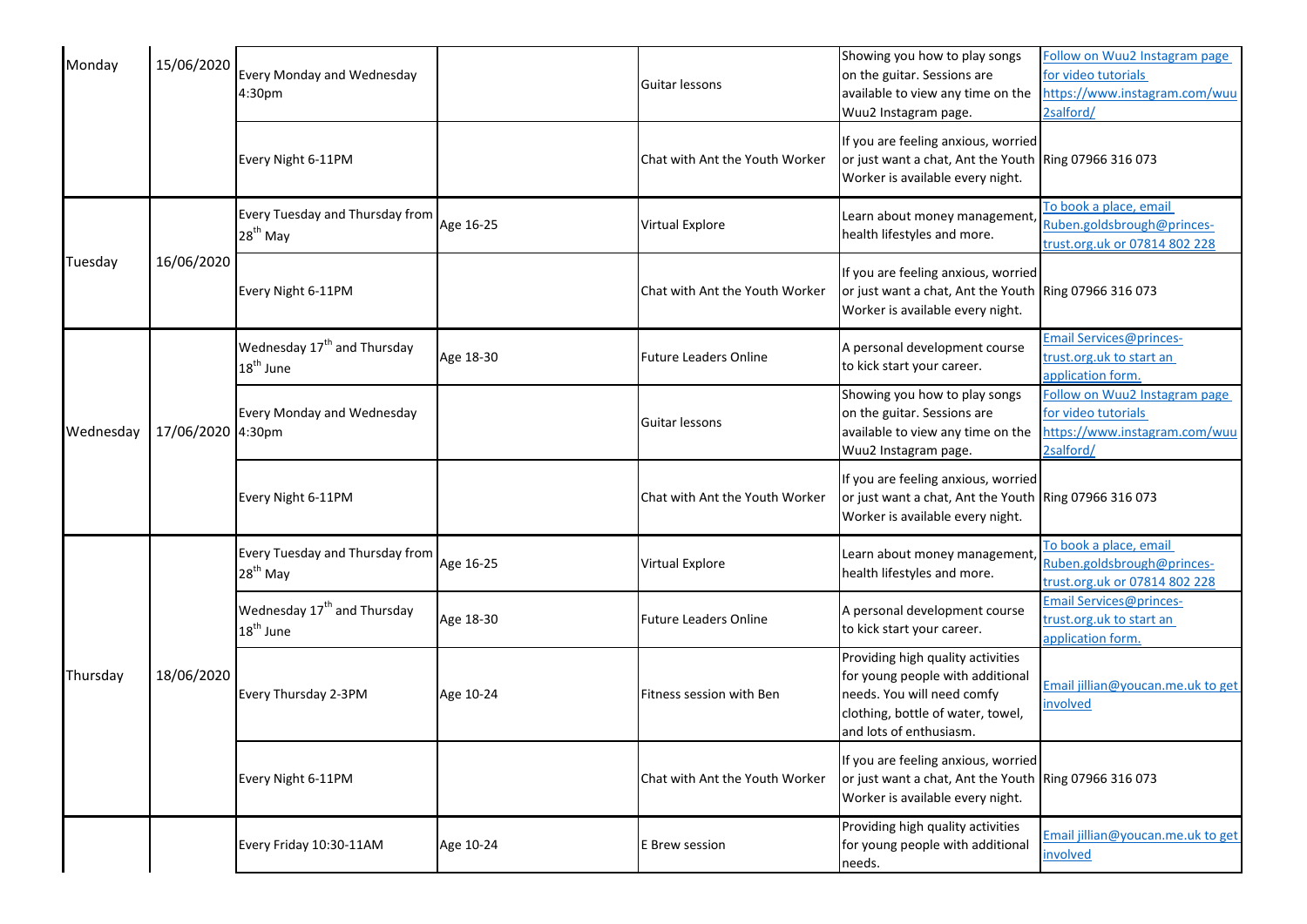| Friday    | 19/06/2020        | Every Night 6-11PM                            |           | Chat with Ant the Youth Worker | If you are feeling anxious, worried<br>or just want a chat, Ant the Youth Ring 07966 316 073<br>Worker is available every night.                                    |                                                                                                    |
|-----------|-------------------|-----------------------------------------------|-----------|--------------------------------|---------------------------------------------------------------------------------------------------------------------------------------------------------------------|----------------------------------------------------------------------------------------------------|
| Saturday  | 20/06/2020        |                                               |           |                                |                                                                                                                                                                     |                                                                                                    |
| Sunday    | 21/06/2020        |                                               |           |                                |                                                                                                                                                                     |                                                                                                    |
|           |                   | Monday 22 <sup>nd</sup> June                  | Age 13-16 | <b>Achieve Online</b>          | Discover how to develop your<br>skills and confidence.                                                                                                              | Email Services@princes-<br>trust.org.uk to start an<br>application form.                           |
| Monday    | 22/06/2020 4:30pm | Every Monday and Wednesday                    |           | Guitar lessons                 | Showing you how to play songs<br>on the guitar. Sessions are<br>available to view any time on the<br>Wuu2 Instagram page.                                           | Follow on Wuu2 Instagram page<br>for video tutorials<br>https://www.instagram.com/wuu<br>2salford/ |
|           |                   | Every Night 6-11PM                            |           | Chat with Ant the Youth Worker | If you are feeling anxious, worried<br>or just want a chat, Ant the Youth Ring 07966 316 073<br>Worker is available every night.                                    |                                                                                                    |
|           | 23/06/2020        | Every Tuesday and Thursday from<br>$28th$ May | Age 16-25 | Virtual Explore                | Learn about money management,<br>health lifestyles and more.                                                                                                        | To book a place, email<br>Ruben.goldsbrough@princes-<br>trust.org.uk or 07814 802 228              |
| Tuesday   |                   | Every Night 6-11PM                            |           | Chat with Ant the Youth Worker | If you are feeling anxious, worried<br>or just want a chat, Ant the Youth Ring 07966 316 073<br>Worker is available every night.                                    |                                                                                                    |
| Wednesday | 24/06/2020        | Every Monday and Wednesday<br>4:30pm          |           | Guitar lessons                 | Showing you how to play songs<br>on the guitar. Sessions are<br>available to view any time on the<br>Wuu2 Instagram page.                                           | Follow on Wuu2 Instagram page<br>for video tutorials<br>https://www.instagram.com/wuu<br>2salford/ |
|           |                   | Every Night 6-11PM                            |           | Chat with Ant the Youth Worker | If you are feeling anxious, worried<br>or just want a chat, Ant the Youth Ring 07966 316 073<br>Worker is available every night.                                    |                                                                                                    |
|           |                   | Every Tuesday and Thursday from<br>$28th$ May | Age 16-25 | Virtual Explore                | Learn about money management,<br>health lifestyles and more.                                                                                                        | To book a place, email<br>Ruben.goldsbrough@princes-<br>trust.org.uk or 07814 802 228              |
| Thursday  | 25/06/2020        | Every Thursday 2-3PM                          | Age 10-24 | Fitness session with Ben       | Providing high quality activities<br>for young people with additional<br>needs. You will need comfy<br>clothing, bottle of water, towel,<br>and lots of enthusiasm. | Email jillian@youcan.me.uk to get<br>involved                                                      |
|           |                   | Every Night 6-11PM                            |           | Chat with Ant the Youth Worker | If you are feeling anxious, worried<br>or just want a chat, Ant the Youth Ring 07966 316 073<br>Worker is available every night.                                    |                                                                                                    |